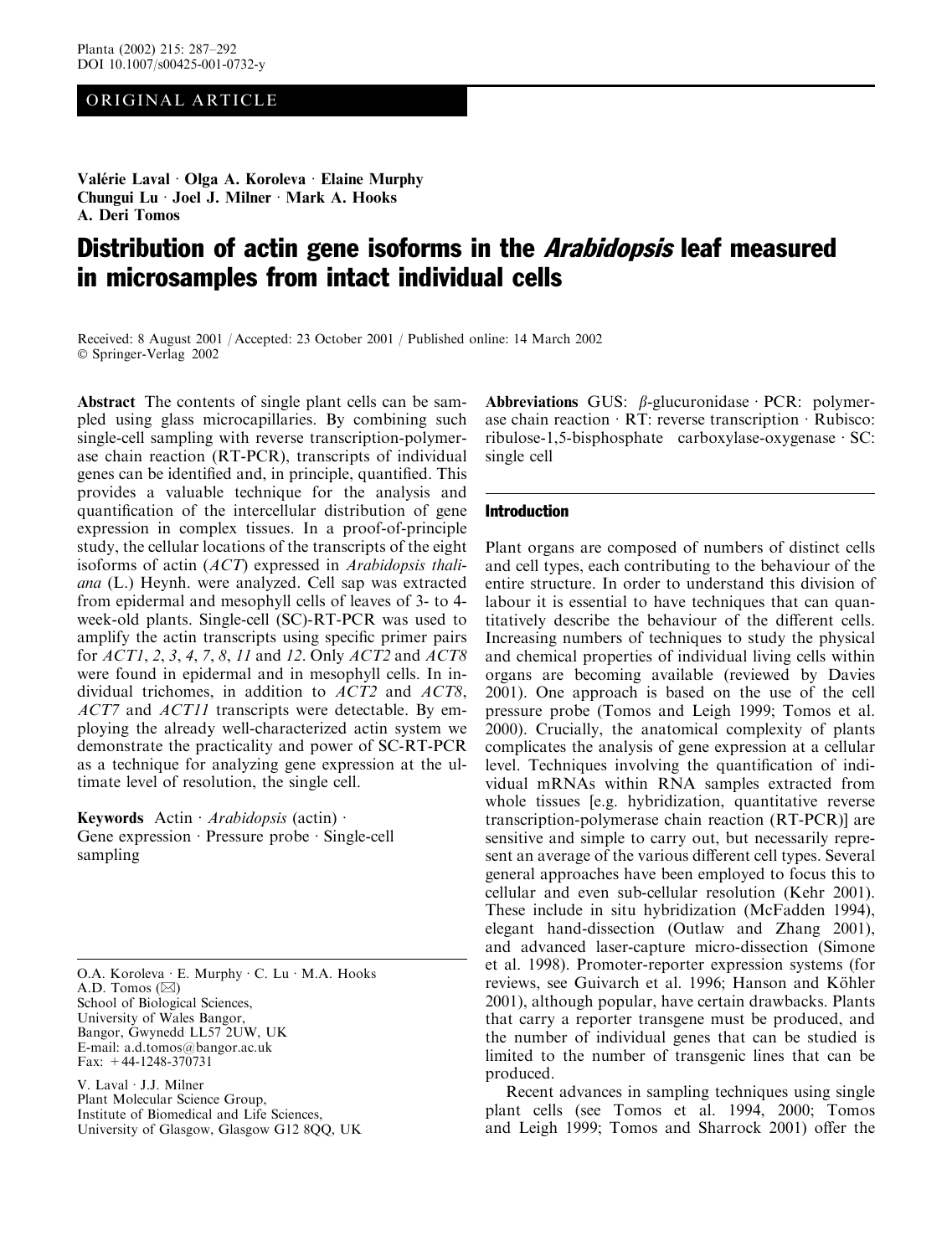prospects of analyzing levels of individual mRNAs from material isolated from intact fully physiological single cells. A fine microcapillary is employed to extract cell sap from the individual cells, after which RT-PCR is performed (Lambolez et al. 1992; Karrer et al.1995; Brandt et al. 1999; Koroleva et al. 2001). The critical advantage of single-cell (SC)-RT-PCR is that it enables expression to be measured directly from living tissue at the finest spatial resolution possible, that of the individual cell. Moreover, because the microcapillary can also be used to measure, in single cells, parameters such as membrane potential, ionic status, metabolite contents and wall mechanical properties (Lambolez et al. 1992; Tomos and Leigh 1999), changes in these can be linked in turn to gene expression (Koroleva et al. 2001).

To demonstrate the practicality of the microcapillary technique for analyzing gene expression in Arabidopsis, we have applied SC-RT-PCR to determine the expression of different actin gene isoforms in different cell types within leaf tissue. The actin gene isoforms are particularly well suited for such a study, as the Arabidopsis genome potentially encodes 10 isoforms, of which 8 are expressed at detectable levels (McDowell et al. 1996b; McKinney and Meagher 1998). Information on the distribution of the isoforms is already available following RT-PCR analysis of excised tissues and in vivo expression of a  $\beta$ -glucuronidase (GUS) reporter gene linked to specific actin promoters (An et al. 1996b; Huang et al. 1996, 1997; McDowell et al. 1996a). Recently, Kandasamy et al. (1999) used class-specific antibodies to visualize the distribution of the protein. We have specifically chosen the actin gene family for this study to permit a direct comparison of observations between the SC-RT-PCR and promoter-reporter techniques.

Each actin isoform is likely to be present at low abundance (in tomato, actin accounts for approximately 0.04% of the poly $(A)^+$ mRNA; Karrer et al. 1995). In contrast, the small subunit (RBCS) of ribulose-1,5-bisphosphate carboxylase-oxygenase (Rubisco) is present in high abundance in the mesophyll cells – for which it can act as a practical cell-type marker gene.

Here, we describe the use of SC-RT-PCR to determine the distribution of expression of all eight actin isoforms between the epidermis, mesophyll and trichomes of leaves of *Arabidopsis*. Our results confirm and extend those of Meagher and co-workers (Meagher and Williamson 1994; An et al. 1996a, b; McDowell et al. 1996b; Meagher et al. 1999), and demonstrate the power of the SC-RT-PCR technique in the analysis of the differential expression of multiple genes within a single homologous family.

## Materials and methods

#### Plant growth

sucrose. The seeds were incubated at  $4^{\circ}$ C in the dark for 4 days before being moved to a growth cabinet under continuous light (70  $\mu$ mol photons m<sup>-2</sup> s<sup>-1</sup>) and 20 °C until the first true leaves were emerging (7–10 days). At this point, seedlings were transferred to compost (pre-treated with the insecticide Intercept, supplied by Ropax, Lancs., UK) and grown at 21 °C with either a 14-h photoperiod (55 µmol photons  $m^{-2} s^{-1}$ ), or under continuous light. Samples were taken from the upper surface of rosette leaves of plants 3–4 weeks after the onset of illumination, by which time the sampled leaf blades (not including petiole) were 10–15 mm long.

#### Extraction of sap from individual cells

Using a binocular microscope and a silanized glass microcapillary previously sterilized at 200  $^{\circ}$ C, samples of sap were isolated from single cells, or from groups of adjacent cells of the same type, from rosette leaves of intact plants (Tomos et al. 1994; Brandt et al. 1999). The turgor pressure of each cell was sufficient to drive a proportion of its contents into the capillary upon puncture. Cell sap was extracted directly from individual epidermal cells. In the case of the mesophyll, however, the capillary had first to pass through the overlying epidermis. Individual trichomes were cut off under a dissecting microscope (using a scalpel).

#### Extraction of  $poly(A)^+$ mRNA

 $Poly(A)^+$ mRNA was purified from bulk leaf samples using magnetic oligo(dT)<sub>25</sub>-coupled Dynabeads (Dynal AS, Oslo, Norway). Approximately 4 mg of leaf tissue was ground in 100  $\mu$ l of lysis/ binding buffer and centrifuged for 5 min at 14,000 g. The supernatant was added to 20 µl of pre-washed Dynabeads suspended in lysis/binding buffer. After 5 min incubation at room temperature with periodic gentle agitation, the beads were washed twice with Buffer A and twice with Buffer B (Dynal). The beads, with bound  $poly(A)^+mRNA$ , were re-suspended in 50 ul of 10 mM Tris (pH 7.5) at 4  $\degree$ C, the tube was placed on a magnetic rack (Dynal) and the supernatant was discarded immediately prior to adding the reverse transcriptase mixture. Individual excised trichomes were ground in 50 µl of lysis binding buffer and were then processed by adding to 20  $\mu$ l of beads, as above.

 $Poly(A)$ <sup>+</sup>mRNA was purified from single-cell sap samples using Dynabeads according to the same procedure. Within seconds of being extracted from the cell into the capillary, the single-cell saps were expelled into a 1.5-ml Eppendorf tube containing pre-washed beads suspended in 20 µl of lysis/binding buffer. When several cells were sampled the procedure depended on the cell type. The groups of epidermal samples were all sequentially collected in the capillary before ejection. Mesophyll samples take longer to locate and were ejected singly into the lysis/binding buffer. Subsequent incubation (10–15 min), washing and re-suspension were as above, except that only one wash was performed with Buffers A and B.

#### RT-PCR analysis

Beads with hybridized poly $(A)^+$ mRNA were resuspended in 20 µl cDNA synthesis reaction mixture containing 1 ul reverse transcriptase (Sensiscript; Qiagen, Dorking, UK), 2 µl of each dNTP (each at 5 mM),  $2 \mu$ 10 $\times$  RT-buffer (Qiagen), 1  $\mu$ 1 of 40 U/ $\mu$ 1 RNAsin (Promega, Southampton, UK) and  $14 \mu l$  of water. The reaction was carried out for 1 h at 37  $\degree$ C followed by cooling on ice and storage at  $4^{\circ}C$  prior to PCR. Each cDNA sample was then divided into three aliquots to permit three PCR reactions (two actin-specific primer pairs and the RBCS control) to be performed.

Primer pairs specific for each actin isoform were used. For ACT1, 2, 3, 7 and 8, primers were as described by McKinney and Meagher (1998) except that the restriction-site sequences were omitted. Novel primers were designed for  $ACT4$ , 11 and 12, the reverse primers being complementary to the 3' untranslated region. Primers specific to the small subunit of Rubisco (RBCS) were also used. The primers and the expected sizes of the PCR products are shown in Table 1.

Seeds of *Arabidopsis thaliana* (L.) Heynh. ecotype Col-0 were surface-sterilized, dried and plated on 0.8% agar containing halfstrength Murashige-Skoog (Sigma) medium with added 20 mM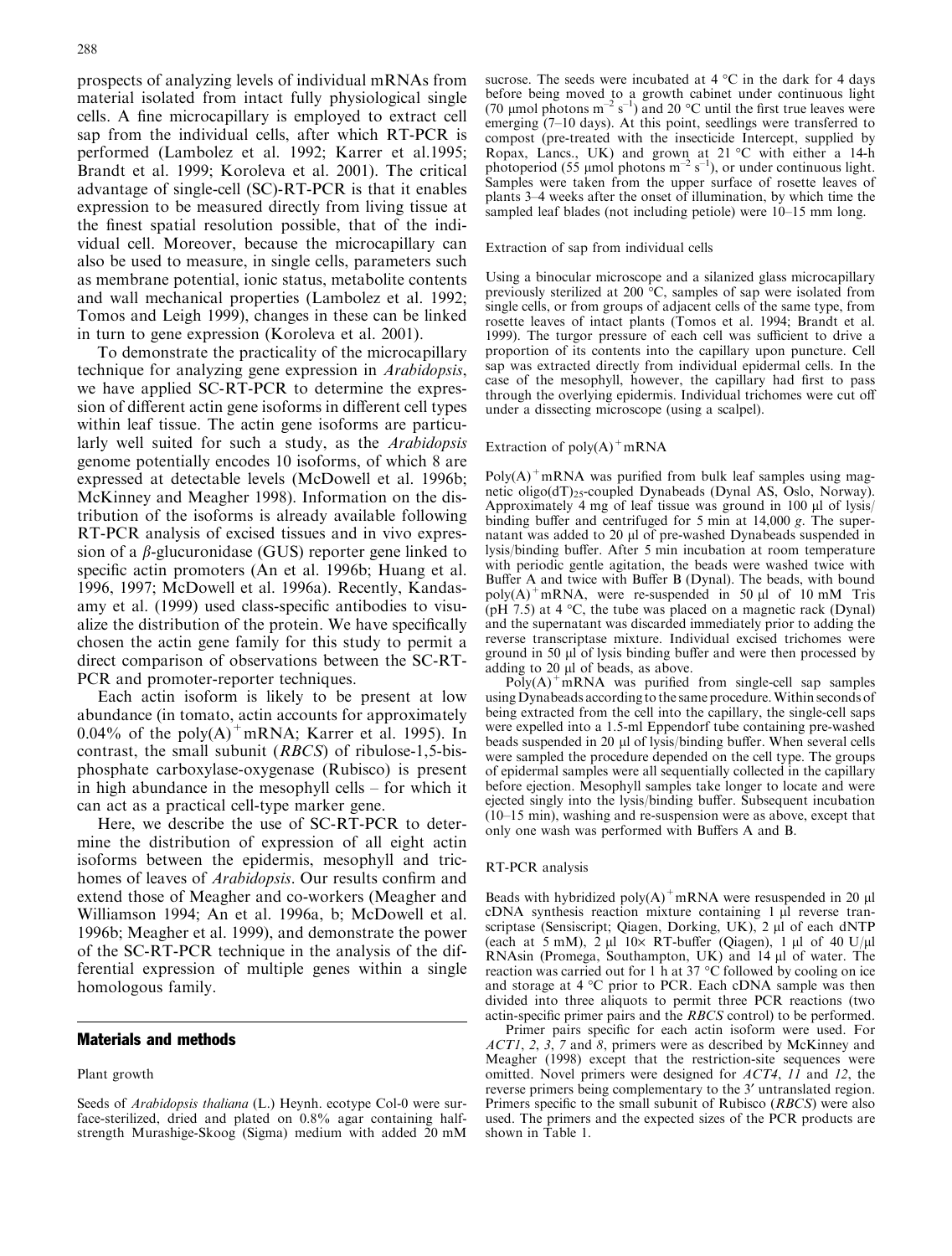Table 1 The PCR primer sequences used in this study. Primers used for amplification of  $ACTI$ , 2, 3, 7 and 8 were as described by McKinney and Meagher (1998) except that they were synthesized without the restriction-site sequence. New PCR primers were designed for ACT4, 11 and 12 and RBCS. The predicted fragment sizes for amplification products of processed mRNA and from genomic DNA are indicated

|                               | Forward primer $(5'$ -3')                                                                         | Reverse primer $(5'$ -3')                                                                         | Approximate PCR<br>fragment size (bp)    |
|-------------------------------|---------------------------------------------------------------------------------------------------|---------------------------------------------------------------------------------------------------|------------------------------------------|
| Actin 1<br>Actin 2<br>Actin 3 | CTGAGTTCAAAGTGATCATTTTTCA<br><b>CTAAGCTCTCAAGATCAAAGGCTTA</b><br><b>TTGAGCTTGAAGTTAAGTCTGCTTC</b> | <b>TTACATAATAATTGAAAAATTGAAG</b><br>ACTAAAACGCAAAACGAAAGCGGTT<br><b>TATCAAATAACCTCTCTAAACTTGG</b> | 250<br>200<br>250                        |
| Actin 4<br>Actin 7            | <b>TCCGGTGTCCGGAAGTTCTGTTC</b><br>CTAAGTGTGTCTTGTCTTATCTGGT                                       | <b>CCGTCTTCGTTTGGTGATCTTAGG</b><br><b>TGAACCAAGGACCAAATATAATATG</b>                               | $400$ (cDNA)<br>500 (genomic DNA)<br>270 |
| Actin 8<br>Actin 11           | <b>CTAAACTAAAGAGACATCGTTTCCA</b><br>AGTACAGTGTCTGGATTGGAGGC                                       | GTTTTTATCCGAGTTTGAAGAGGCT<br>CAACAAAGTCGATGAACAAAAGGC                                             | 250<br>$200$ (cDNA)<br>286 (genomic DNA) |
| Actin 12                      | <b>TCCGGTGTCCTGAAGTTCTGTT</b>                                                                     | <b>GCAAATGGCTTCAGGGTGAA</b>                                                                       | $200$ (cDNA)<br>500 (genomic DNA)        |
| <b>RBCS</b>                   | <b>CTATGGTCGCTCCTTTCAACGG</b>                                                                     | TGCAACCGAACAAGGGAAGC                                                                              | 386 (cDNA)<br>584 (genomic DNA)          |

Six microliters of cDNA-synthesis reaction mixture was used as the template for PCR in reactions containing 15  $\mu$ l of Hotstar Taq DNA polymerase master mix (Qiagen), 10 pmol of each specific primer and 1.5–3 mM  $Mg^{2+}$  final concentration, in a total reaction volume of 30 µl. Reactions were performed in a thermo-cycler (Techne, Cambridge, UK) as follows: 15 min at 95  $\degree$ C, followed by 40 cycles of 30 s at 95 °C, 30 s at 59 °C and 60 s at 72 °C. The series was terminated with 5 min at 72  $^{\circ}$ C.

PCR products were separated by electrophoresis in 2% agarose-TBE-ethidium bromide gels. RT-PCR products from bulk leaf samples were extracted from the gel using a Geneclean kit (Qbiogene, Harefield, UK) according to the manufacturer's instructions and sequenced by MWG Biotechnology (Milton Keynes, UK).

## **Results**

Of the 10 actin gene family members, 8 had been previously reported to be expressed in Arabidopsis leaves (McDowell et al. 1996b). We confirmed this by RT-PCR analysis of  $poly(A)^+mRNA$  extracted from 4-mg samples of young rosette leaves of 3- to 4-week-old plants (Fig. 1). All eight actin and the RBCS PCR products were of the predicted size. Controls, in which mRNA was omitted, did not produce any PCR products (not shown). We subsequently confirmed the identity of the PCR product for each actin isoform and *RBCS* by sequencing. The primers for ACT4, ACT11, and RBCS, were designed to span intron sequences in the genomic sequence. We always observed single bands of the size corresponding to the spliced mature transcript (Fig. 1). The absence of any bands of the size predicted from the genomic DNA sequence (see Table 1) demonstrates that contamination by genomic DNA is absent.

Careful manipulation of the microcapillary generally yielded epidermal cell sap uncontaminated by other cell types. However, before puncturing an underlying mesophyll cell, the capillary had first to be passed through the overlying epidermal cell. Thus, the possibility of contamination of mesophyll mRNA samples by epidermal cell mRNA could not be excluded. The sap of trichomes was too viscous to sample conveniently with



Fig. 1 Separation by agarose gel electrophoresis of RT-PCR products of actin transcripts in whole leaves of Arabidopsis thaliana. mRNA was isolated from approximately 4 mg of wholeleaf material and used as template for RT-PCR. Amplification products were visualized by ethidium bromide staining. The DNA size ladder  $(L)$  is shown on the right. The sizes (in base pairs) for the four smallest markers are given. RBCS Small subunit of Rubisco

the microcapillary; therefore, individual trichomes were obtained by micro-excision.

In individual mesophyll cells, only ACT2 and ACT8 were detected (Fig. 2A). Using ACT2 primers, we obtained a PCR product of the appropriate size in 9 out of 10 samples. A product using RBCS primers was always observed; ACT8 was slightly more variable. In plants grown under continuous light, ACT8, was present in 8 out of 10 samples, but in only 1 out of 4 samples from plants grown under a 14-h photoperiod. Similar results were obtained for *ACT2* and *ACT8* when samples were pooled from groups of three mesophyll cell samples in order to increase the likelihood of detecting rare messages. Repeating the analyses at least three times, we did not detect PCR products for *ACT1*, 3, 4, 7 or 12 in either single or three-pooled mesophyll cell samples under either growth condition. ACT11 was detected once in a pooled sample from three mesophyll cells.

Samples from individual and three-pooled cells of the upper epidermis were obtained and analyzed for each of the eight actin isoforms. A few such epidermal samples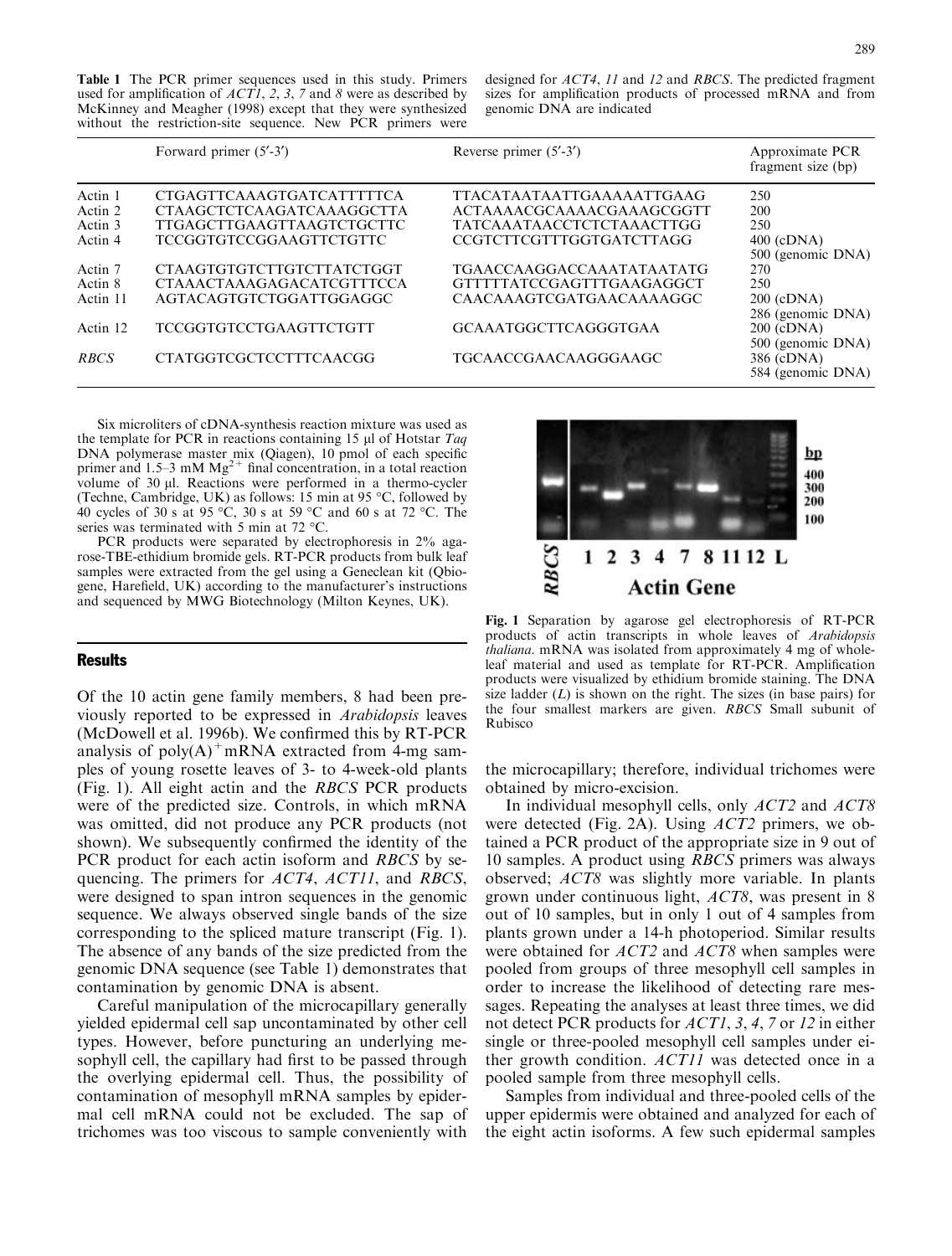

Fig. 2A–C Separation by agarose gel electrophoresis of RT-PCR products of actin transcripts in single cells of Arabidopsis leaves. Amplification products were visualized by ethidium bromide staining. A Sap from single mesophyll cells; B sap from single epidermal cells; C individual trichomes. The DNA size ladder  $(L)$  is shown on the right along with the sizes (in base pairs) of the four smallest markers. The same DNA ladder was used in A–C. PCR products of the expected size are indicated by arrows

were positive for RBCS, indicative of mesophyll cell contamination; the remaining samples were negative. Using the actin primers, only the PCR products for ACT2 and ACT8 were routinely observed in samples from single cells (Fig. 2B), ACT2 in 16 out of 20 samples and ACT8 in 12 out of 20. For both isoforms, no RBCS amplification was observed in at least three of the samples in which the appropriate actin mRNA was also detected. As in the case of the mesophyll cells, most of the samples positive for ACT8 were obtained from plants grown under continuous light conditions. Only one out of five was positive in plants grown in a 14-h photoperiod. Even with pooled samples from three epidermal cells, we were still unable to amplify  $ACT1$ , 3, 4, 7, 11 or 12, although the mRNA present in these samples was presumably undegraded because we were able to detect ACT2 routinely.

Although we could see no cellular material attached to the excised trichome, we routinely observed the RBCS PCR product, indicative of mesophyll contamination. Four actin species, ACT2, 7, 8, and 11, were amplified  $(Fig. 2C)$ . Since we did not have a control specific for epidermal cell contents, we cannot be sure that the presence of ACT2 and 8 is not the result of contamination by epidermal cells. However, because ACT7 and 11 were detected neither in single-cell epidermal samples nor in mesophyll samples, we conclude that expression of these two species is specific to trichomes. We did not detect ACT1 and 3 in trichomes, in contrast to the results of An et al. (1996a).

## **Discussion**

This work extends that of Karrer et al. (1995); Brandt et al. (1999) and Koroleva et al. (2001) in establishing SC-RT-PCR as a technique applicable to plant cells. Here we have demonstrated that the technique can be applied successfully to identify patterns of expression of the different but related members of a single family of homologous genes, each of which is present at only moderate abundance (Karrer et al. 1995). In mesophyll cells we always obtained a PCR product for Rubisco and for ACT2 in 9 out of 10 samples, suggesting that the RNA was substantially intact. We have as yet no explicit estimation of the detection limit, although in every case it was much better than that required to measure ACT2 expression. In other systems, e.g. tomato, actin is considered to be a moderately abundant message, comprising 0.04% of the total poly $(A)^+$ mRNA (Karrer et al. 1995). Since ACT2 mRNA is likely to comprise the majority of actin mRNA species in leaf tissue, this implies that the detection limit is better than 100 molecules per cell.

When analyzing patterns of gene expression in single cells, the possibility of contamination by the contents of cells of a different type remains present. Here we used the Rubisco transcript as a marker for mesophyll contamination. The RBCS transcript was undetectable in the majority of our epidermal cell samples, although some samples did give a positive signal. This apparent expression of RBCS in a proportion of epidermal cells is most likely a result of contamination. In barley, several supposedly mesophyll transcripts are found in epidermal samples on an all-or-none basis (our unpublished data). Our working hypothesis is that these transcripts are indeed limited to the mesophyll cells.

Because Rubisco is the most abundant transcript in green plants, comprising up to 4% of the total mRNA (Thompson et al. 1983), other contaminating mesophyll transcripts, if any, should be present at a considerably lower level (in the case of most transcripts, several orders of magnitude lower). In a technique like single-cell sampling, the possibility of contamination of the sample can never be entirely eliminated. However, the use of cell-type-specific markers (such as Rubisco) is likely to constitute an essential and discriminatory control in SC-RT-PCR studies, since any contaminated samples can be easily identified and rejected.

In the previously published work, more isoforms were claimed for each cell type than reported here (see Table 2). Why might this be? Reporter-gene studies measure the activity of a protein that is not naturally a constituent of plant cells, unlike SC-RT-PCR, which directly quantifies mRNA in non-genetically modified plants. The GUS protein is extremely long-lived; moreover, the turnover rates of the GUS and actin transcripts are unlikely to be identical. Consequently GUS activity constitutes only an indirect measure of gene activity. Patterns of organ and tissue expression derived from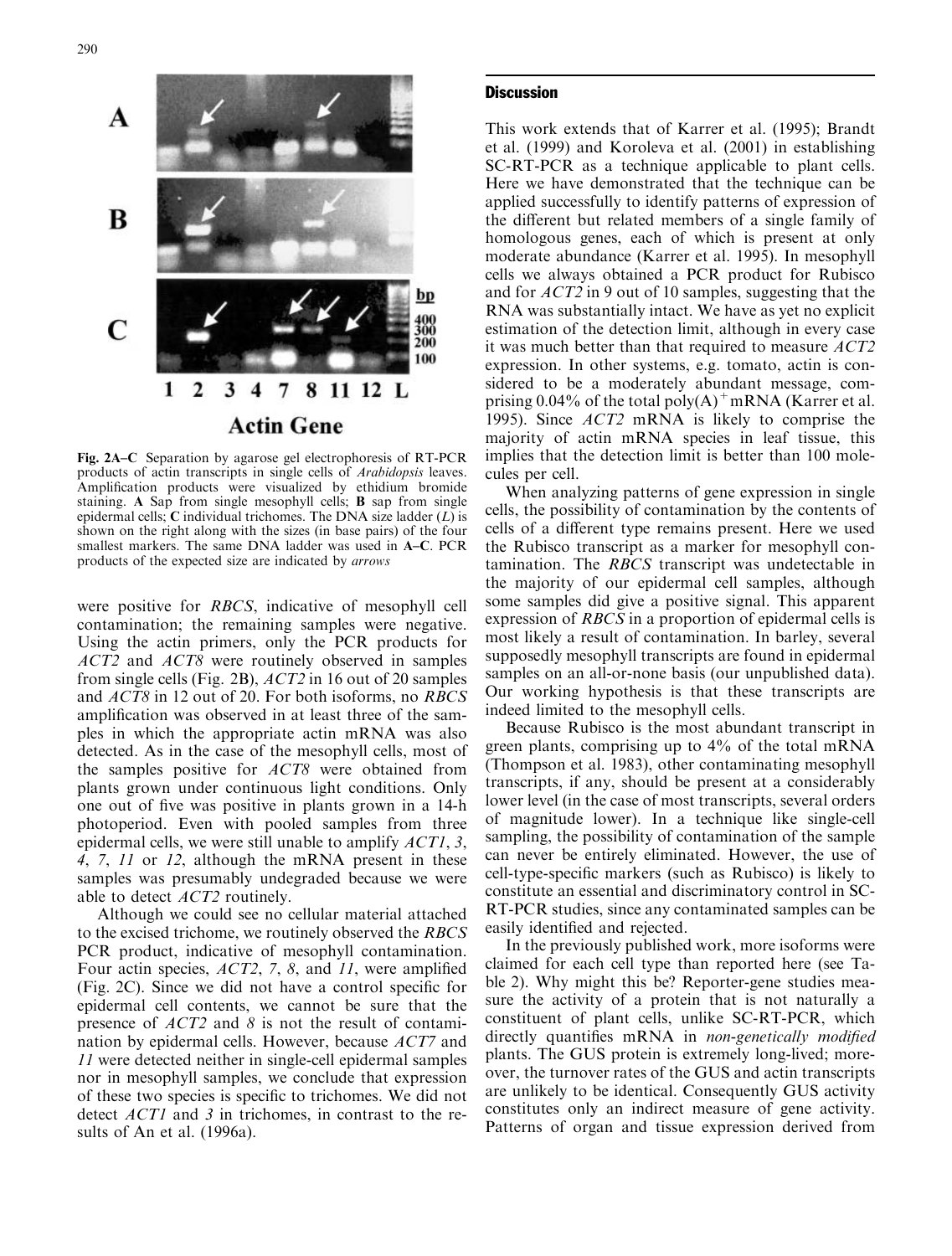Table 2 A comparison summary of the distribution of GUS staining found in leaves of actin promoter-GUS transgenic plants by Meagher and colleagues, and the results obtained in this work

| Tissue type        | GUS expression (Meagher)<br>and co-workers) <sup>a</sup>                                                          | <b>SC-RT-PCR</b><br>(this work) |
|--------------------|-------------------------------------------------------------------------------------------------------------------|---------------------------------|
| Epidermis          | <i>ACT2</i> , <i>ACT8</i> (An et al. 1996b)<br>$ACT11$ (Huang et al. 1997)<br><i>ACT7</i> (McDowell et al. 1996a) | ACT2, ACT8                      |
| Mesophyll          | (cell type not specified)                                                                                         | ACT2, ACT8                      |
| Trichome           | <i>ACT2</i> , <i>ACT8</i> (An et al. 1996b)                                                                       | ACT2, ACT8                      |
|                    | $ACTII$ (Huang et al. 1997)                                                                                       | <i>ACT11</i>                    |
|                    | <i>ACT7</i> (McDowell et al. 1996a)                                                                               | ACT7                            |
|                    | <i>ACT1</i> , <i>ACT3</i> (An et al. 1996a)                                                                       |                                 |
|                    | RT-PCR analysis                                                                                                   | RT-PCR analysis                 |
| <b>Bulk leaves</b> | <i>ACT2, ACT8</i> (An et al. 1996b)                                                                               | ACT2, ACT8                      |
|                    | $ACTII$ (Huang et al. 1997)                                                                                       | <i>ACT11</i>                    |
|                    | <i>ACT7</i> (McDowell et al. 1996a)                                                                               | ACT7                            |
|                    | <i>ACT1</i> , <i>ACT3</i> (An et al. 1996a)                                                                       | ACTI, ACT3                      |
|                    | ACT4, ACT12                                                                                                       | ACT4, ACT12                     |
|                    | (Huang et al. 1996)                                                                                               |                                 |

direct measurements of mRNA abundance may differ from those based on actin promoter-GUS constructs (An et al. 1996a, b; McDowell et al. 1996a) because GUS protein may still be active long after levels of actin mRNAs have fallen below the detection limit.

As in mesophyll and epidermal cells, both ACT2 and 8 mRNAs were present in trichomes or trichome-associated cells, which additionally expressed ACT7 and 11. No traces of *ACT1*, 3, 4 and 12 were found in any sample. The consistent presence of RBCS mRNA in trichomes was surprising since contamination by mesophyll cells seems unlikely. Indeed we cannot exclude the possibility that RBCS is expressed in the trichomes themselves.

The ability to amplify *ACT2* or *RBCS* transcripts in each sample is a control for the absence of mRNA degradation, crucial where evidence for no or low expression of a message is sought. Because the abundance of all the actin mRNAs combined is approximately 100 times lower than that of RBCS mRNA (Karrer et al. 1995), ACT2, which appears to be expressed in all cell types, will provide an important internal control for mRNA integrity in future studies.

The apparent variation in ACT8 expression between plants grown under different light conditions provides some evidence that the differential expression patterns of ACT8 may be under environmental control. Expression of ACT1, 3, 4, and 12 was never detected in either epidermal or mesophyll samples. These isoforms have been previously reported to be present mainly in reproductive organs (An et al. 1996a; Huang et al. 1996). We did detect these transcripts in excised leaf samples, presumably from the vascular tissue.

We did not detect the *ACT7* transcript in epidermal or mesophyll samples. McDowell et al. (1996a) reported GUS activity as ''blue patches'' in young leaves, the staining tending to diffuse and disappear in older leaves. It is possible, but unlikely, that all our epidermal and mesophyll samples taken were from ''white'' patches.

Alternatively leaves may already have been of an age at which only the extremely stable GUS protein remained, whilst the actin mRNA had been degraded below the detection limit. This might also be the case for  $ACT11$ , for which Huang et al. (1997) reported GUS activity in young leaves.

SC-RT-PCR is a powerful tool with which to analyze gene expression at the resolution of the cell. Here we demonstrate the applicability of the technique. Naturally occurring transcripts (in this case RBCS) can be used as both positive and negative controls. This can be further extended using tissue-specific transgenes (Brandt et al. 1999). Here we have used a simple PCR detection system to determine whether the level of particular individual transcripts is greater than an as yet not fully quantified detection limit. However, the technique should be fully adaptable to authentically quantitative PCR techniques, and we propose to continue this work in this direction. We further plan to take advantage of micro-array technologies to analyze simultaneously a much larger number of transcript species.

Acknowledgements We thank the BBSRC for financial support of this project (Grant No. 17/P12705) and Dr. Henk Braig for helpful comments.

### **References**

- An YQ, Haung S, McDowell JM, McKinney EC, Meagher RB (1996a) Conserved expression of the Arabidopsis ACT1 and ACT3 actin subclass in organ primordia and mature pollen. Plant Cell 8:15–30
- An YQ, McDowell JM, Huang S, McKinney EC, Chambliss S, Meagher RB (1996b) Strong, constitutive expression of the Arabidopsis ACT2/ACT8 actin subclass in vegetative tissues. Plant J 10:107–121
- Brandt S, Kehr J, Walz C, Imlau A, Willmitzer L, Fisahn JA (1999) A rapid method for detection of plant gene transcripts from single epidermal, mesophyll and companion cells of intact leaves Plant J 20:245–250
- Davies WJ (ed) (2001) Cellular compartmentation of plant metabolism. J Exp Bot [Special Issue] 52:513–652
- Guivarch A., Caissard JC, Azmi A, Elmayan T, Chriqui D, Tepfer M. (1996). In situ detection of expression of the GUS reporter gene in transgenic plants: ten years of blue genes. Transgenic Res 5:281–288
- Hanson MR, Kohler RH (2001) GFP imaging: methodology and application to investigate cellular compartmentation in plants. J Exp Bot 52:529–539
- Huang SR, An YQ, McDowell JM, McKinney EC, Meagher RB (1996) The Arabidopsis thaliana ACT4/ACT12 actin gene subclass is strongly expressed throughout pollen development. Plant J 10:189–202
- Huang SR, An YQ, McDowell JM, McKinney EC, Meagher RB (1997) The Arabidopsis ACT11 actin gene is strongly expressed in tissues of the emerging inflorescence, pollen, and developing ovules. Plant Mol Biol 33:125–139
- Kandasamy MK, McKinney EC, Meagher RB (1999) The late pollen-specific actins in angiosperms. Plant J 18:681–691
- Karrer EE, Lincoln JE, Hogenhout S, Bennett AB, Bostock, RM, Martineau B, Lucas WJ, Gilchrist DG, Alexander D (1995) In-situ isolation of messenger-RNA from individual plant-cells: creation of cell-specific cDNA libraries. Proc Natl Acad Sci USA 92:3814–3818